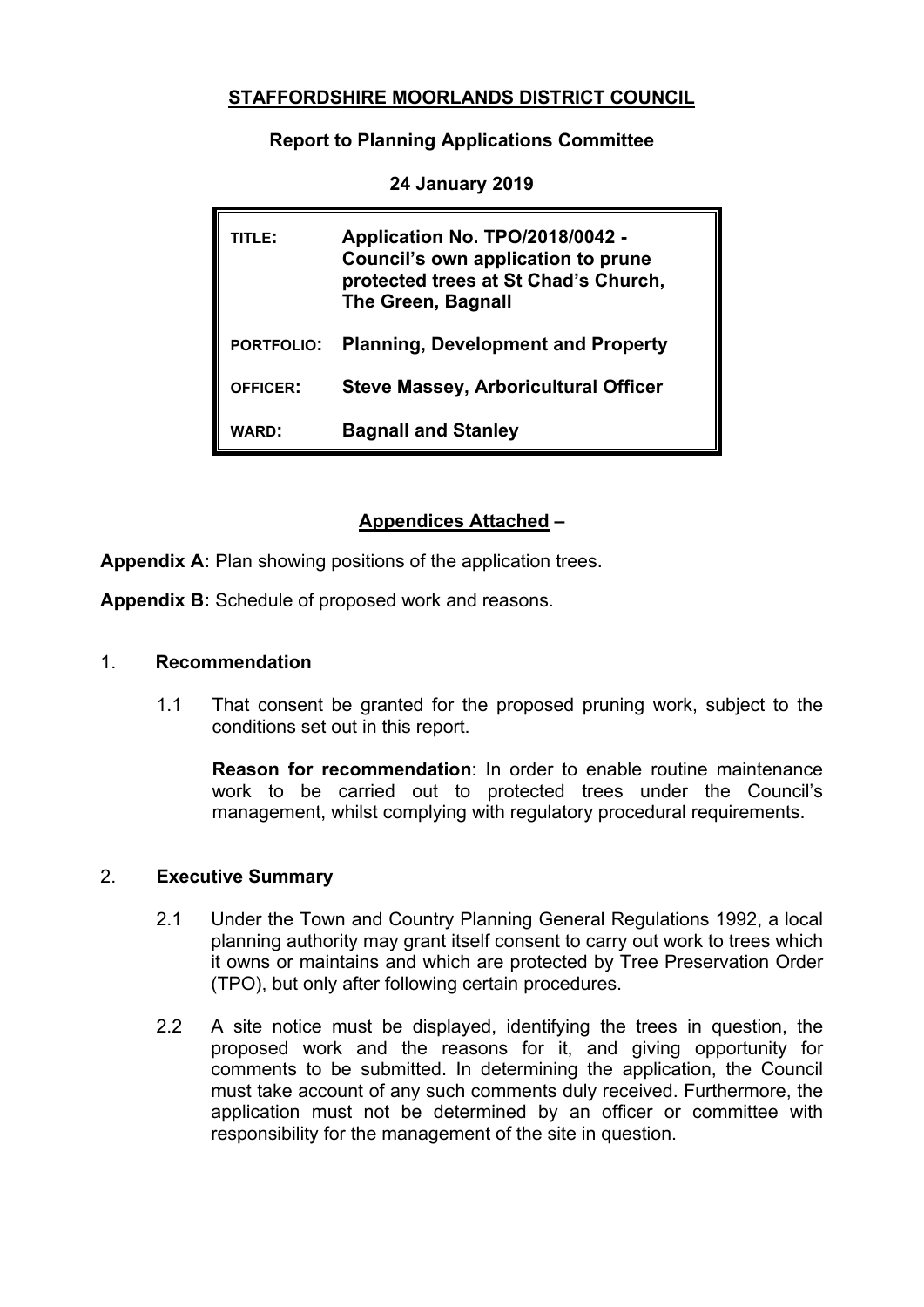- 2.3 To comply with these requirements, this Council has previously established procedures whereby such applications are reported to the Planning Applications Committee for determination, as this committee has no executive land management function and is also familiar with dealing with TPO applications.
- 2.4 St Chad's Church at Bagnall is a closed churchyard maintained by this Council. Most of the churchyard is protected within Area A2 under TPO No. SM.7, and the whole site lies within the Bagnall Conservation Area. The church itself is a Grade 2 Listed Building.
- 2.5 The trees which are the subject of this application are identified on the plan at Appendix A to this report, and the proposed work is set out in detail in the schedule at Appendix B. In summary, this work comprises crown lifting (removal of lower secondary branches), some crown thinning and some side pruning, in order to maintain unobstructed access over the churchyard and to address or avoid encroachment onto monuments, utility wires, the adjacent house and garage, and the church itself.
- 2.6 A site notice has been displayed. No comments about the application have been received.
- 2.7 It is considered that the proposed work is appropriate and in accordance with the Council's adopted Tree Strategy. Being of a relatively minor nature and extent, it would not be detrimental to the amenity value of the trees, the setting of the church nor the character of the Conservation Area. It is recommended that consent be granted subject to the following standard conditions:
	- (1) The consent be valid for a period of 2 years from the date of the decision notice; and
	- (2) The approved work shall be carried out in accordance with British Standard 3998:2010 *Tree Work – Recommendations*.

### 4. **Implications**

- 4.1 Community Safety (Crime Nil. and Disorder Act 1998)
- 4.2 Employees Nil.
- 

4.3 Equalities This report has been prepared in accordance with the Council's Equal Opportunities policy.